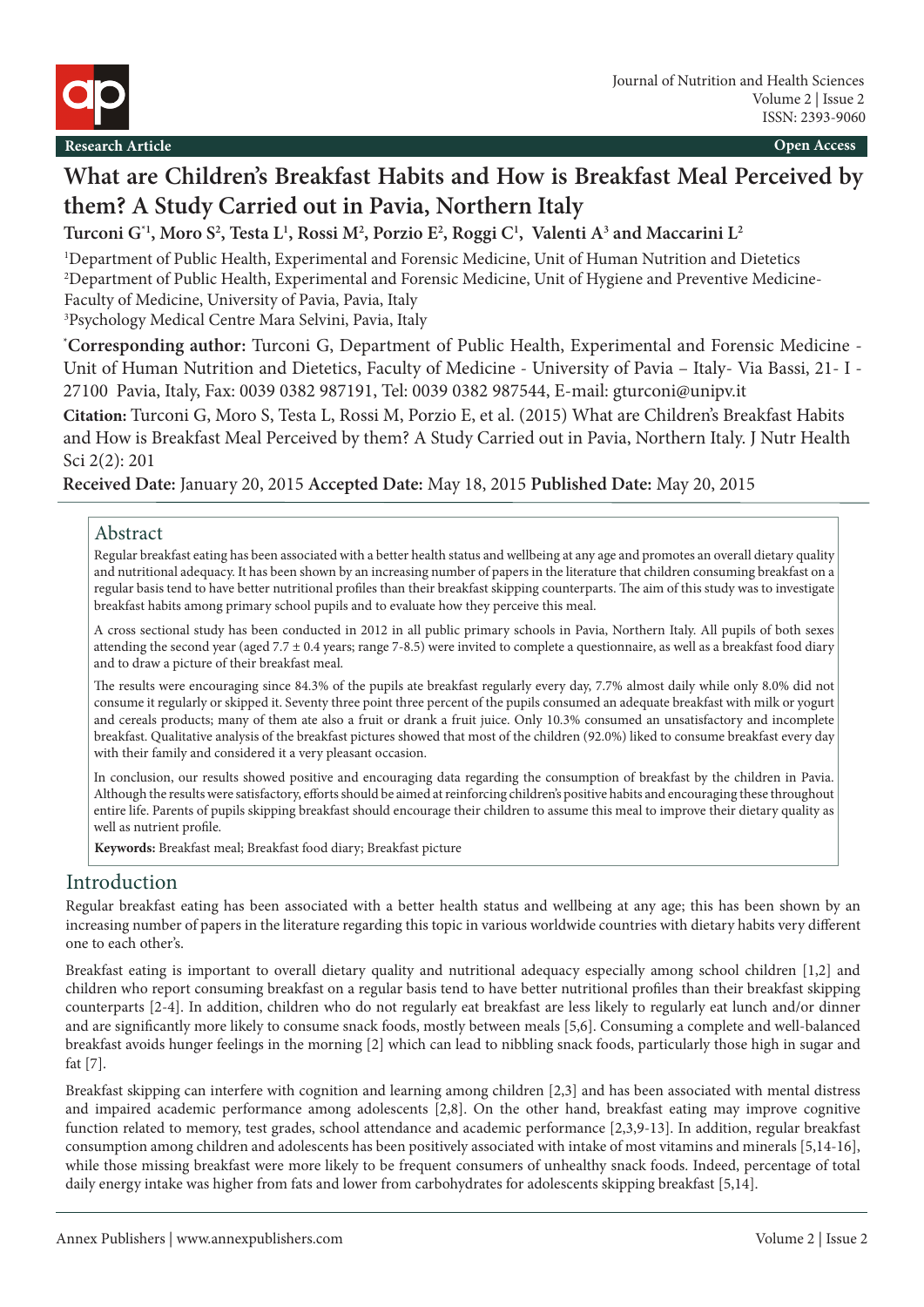Several studies have identified a possible role for breakfast consumption in maintaining normal weight status in children and adolescents, which may have important public health implications [3]. Indeed, many cross-sectional studies have well documented a relationship between skipping breakfast and higher body mass index (BMI) [5,6,15,17-30], whereas breakfast eating has been shown to be associated with a lower BMI [2,31-33]. It is well known that food behaviors and food choices established in childhood or adolescence may significantly track into adulthood [2,34].

The aim of this study was to investigate breakfast habits among primary school pupils in Pavia, Northern Italy, and to evaluate how they perceive this meal.

# Methods

Pupils of both sexes attending the second year of all the primary schools (n=13) in Pavia, Northern Italy, were recruited (n=470) in 2012. Four hundred and forty eight healthy subjects (95.3% of the entire sample) participated in the study, 52.5% males and 47.5% females, among whom 71 were from non-European countries but recently immigrated to Italy. Twenty two children, 16 Italians and 6 foreigners, refused to participate because their parents were not interested in the project. The mean age of the sample is 7.7±0.4 years (range 7-8.5).

This survey was carried out as part of a wider nutritional surveillance project conducted with the cooperation of the Education Department of Pavia City Hall, that also included investigation into the meals consumed in school canteens [35], assessment of children's anthropometric measurements [36], investigation of children's and families' dietary habits, children's physical activity level as well as the families' educational level and socioeconomic status and parents' BMI. We decided to select only the second year primary school pupils, as we intend to follow up the children until the last year of primary school after a nutritional education intervention will be provided by the school teachers.

The whole study was conducted with the cooperation of both the school teachers and the Education Department of Pavia City Hall. Before beginning the study, many meetings were organized together with teachers to explain the aim of the research and to request their participation.

Children's parents were informed of the purpose of the research by a letter, that was sent together with a consent form through which written informed consent was obtained from them.

This study was conducted according to the guidelines laid down in the Declaration of Helsinki and all procedures involving human subjects were approved by the Ethics Committees of Pavia University Medical School.

# Children's breakfast habits

Children's breakfast habits were investigated by the use of a target questionnaire previously developed that was self-administered during school time. The questionnaire consisted of three sections:

**Section one (questionnaire):** It included ten breakfast meal-related questions with pre coded answers, reported in Table 1.

| What time do you get up in the morning? | %    | With do you have breakfast whom?        | %    |
|-----------------------------------------|------|-----------------------------------------|------|
| Before 7 o'clock                        | 35.9 | Alone                                   | 27.9 |
| After 7 o'clock                         | 64.1 | With my family                          | 72.1 |
| Do you have breakfast in the morning?   |      | How long do you take to have breakfast? |      |
| Every day                               | 84.3 | 15 minutes                              | 79.7 |
| Often                                   | 7.7  | 30 minutes                              | 20.3 |
| Sometimes                               | 7.3  |                                         |      |
| Never                                   | 0.7  |                                         |      |
| Do you have breakfast with pleasure?    |      | What do you do while having breakfast?  |      |
| Yes                                     | 94.9 | I eat silently                          | 30.8 |
| N <sub>o</sub>                          | 5.1  | I talk with my family members           | 32.2 |
|                                         |      | I play                                  | 1.4  |
|                                         |      | I read                                  | 0.2  |
|                                         |      | I read again my lesson                  | 0.9  |
|                                         |      | I watch the television                  | 33.1 |
|                                         |      | I listen to the music                   | 0.7  |
|                                         |      | I do not have breakfast                 | 0.7  |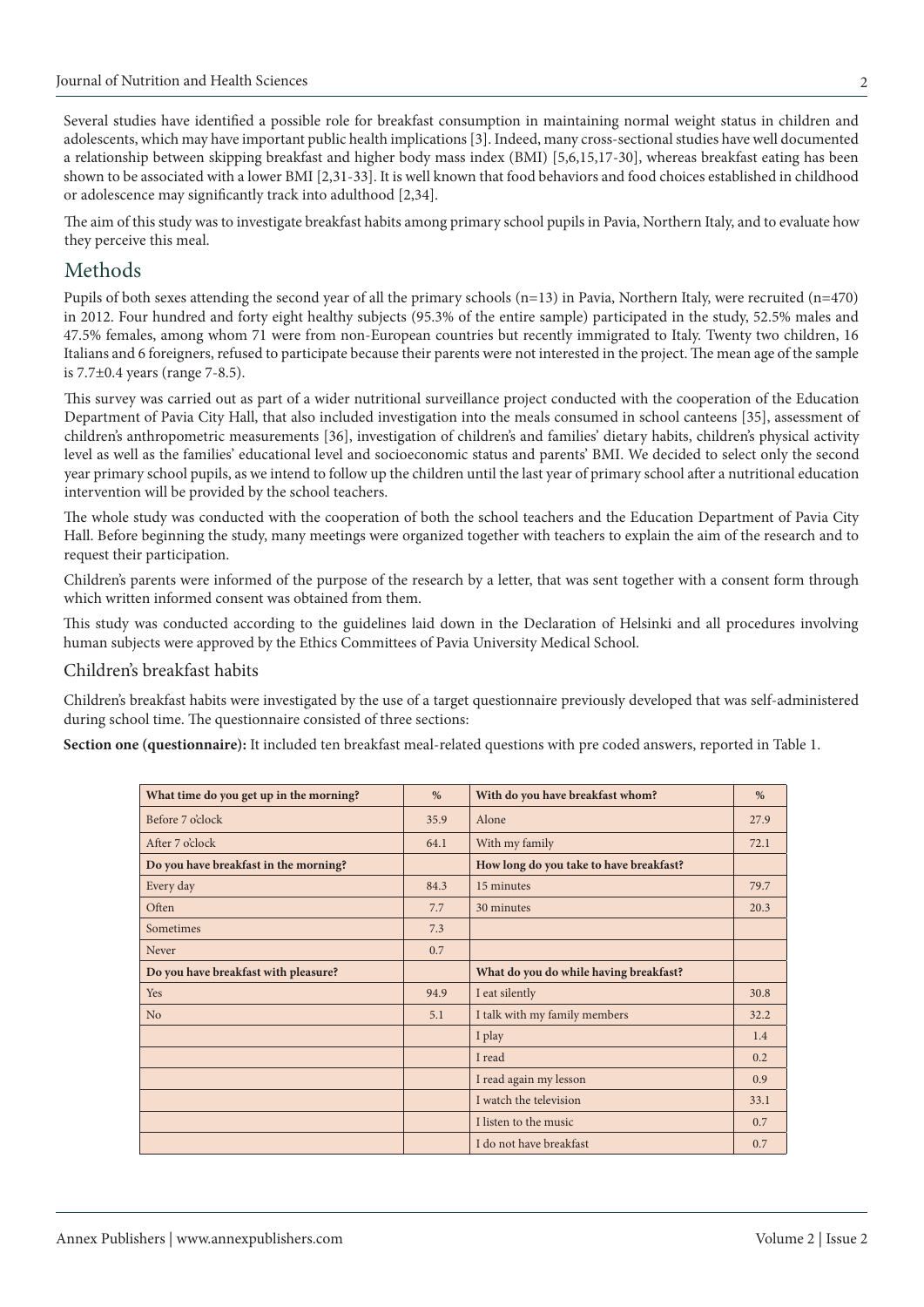| If sometimes you do not have breakfast, what is<br>the reason? |      | What do you like most of breakfast?    |      |
|----------------------------------------------------------------|------|----------------------------------------|------|
| I am sleepy                                                    | 14.4 | What I eat and drink                   | 39.1 |
| I have no time                                                 | 49.8 | Foods smelling                         | 5.6  |
| I am not hungry                                                | 29.8 | Foods flavor                           | 23.2 |
| Breakfast is not prepared                                      | 4.5  | To stay with my family members         | 26.7 |
| I do not like what mammy prepares                              | 1.5  | Nothing                                | 5.4  |
| Where do you have breakfast?                                   |      | When do you brush your teeth?          |      |
| At home, seated at the table                                   | 91.7 | Before breakfast consumption           | 5.1  |
| At home, standing up                                           | 0.9  | After breakfast consumption            | 82.9 |
| At home, in the bed                                            | 3.8  | Before and after breakfast consumption | 8.9  |
| At a bar                                                       | 1.9  |                                        |      |
| While I am going to school                                     | 1.7  | I do not brush my teeth                | 3.1  |

**Table 1:** Questionnaire answers

**Section two (qualitative breakfast food diary):** It included a food diary picture related to breakfast meal (Figure1), that the children had to complete pointing out which foods and beverages they consumed at breakfast time.



#### **Figure 1:** Breakfast diary

**Section three (breakfast picture):** It included a white paper on which children were invited to draw a picture of their own breakfast.

The items of section one were developed by a team of three dieticians. The questionnaire was previously piloted on a sample of 52 children and revised accordingly, but validity and reliability were not formally tested.

It took thirty minutes to complete sections one and two and about one hour to draw the breakfast picture.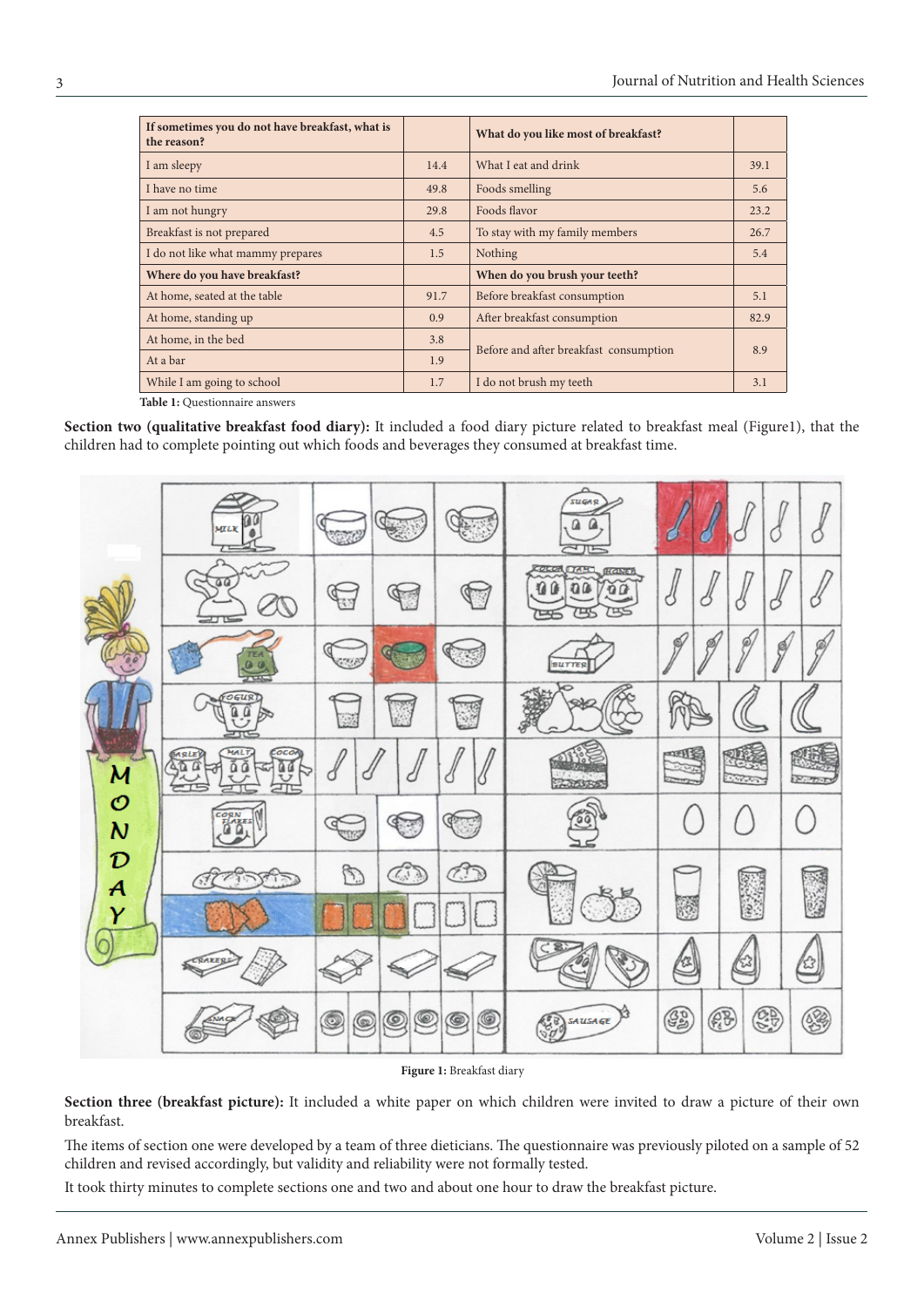#### Data analysis

All statistical analyses were performed using SPSS statistical software package for Windows Version 18.0 (SPSS Inc., Chicago, IL, USA, 2010).

Descriptive statistics as frequency distribution were calculated. Pearson's correlation coefficients were used to evaluate the dependence relationship between variables. The statistical significance level was set to p<0.05.

The breakfast food diary was qualitatively evaluated. From the diary it was possible to identify the various breakfast patterns and those most consumed by the children.

The picture of breakfast was evaluated analyzing a few features suggested by a psychologist aimed at defining the breakfast significance that children ascribed to this meal.

# Results

#### Sample

Out of the whole sample, 429 children aged 7.7 ± 0.4 years (range 7-8.5) of whom 224 males and 205 females (95.7% of the pupils involved in the wider nutritional surveillance project), participated in the present study since 19 children were absent because of illness the day in which the survey was carried out.

#### Questionnaire

Most of the children (84.3%) consumed breakfast regularly every day and 7.7% almost daily. Only 7.3% of them (n=31) did not consume regularly breakfast while 3 children (0.7%) skipped breakfast every day. Seventy two point one percent ate this meal with their family and almost the whole sample (94.9%) considered breakfast a very pleasant occasion. Ninety one pupils had breakfast at home sitting at the table, 3.8% consumed it in the bed and 3.6% had breakfast out of home, at a bar (1.9%) or while going to school (1.7%) in their parent's car (Table 1).

During breakfast meal, 30.8% of the pupils ate silently, 32.2% talked with their family members and 33.1% watched the television.

Sixty two point three percent of the children liked most what they usually ate and drank as well as foods and beverages flavor, while 26.7% enjoyed most family members' presence.

As far as dental hygiene concerns, 82.9% of the children brushed their teeth after breakfast consumption and 8.9% both before and after breakfast eating. Only 3.1% never brushed their teeth.

In the wider nutrition surveillance study, children's weight and height were measured under standard conditions and BMI was computed [36]. Pupils' BMI who did not consume regularly breakfast or skipped it (8.0%) showed that 25 of them were normal weight while only 9 were overweight or obese.

# Food diary

From the food diary compiled by the children, we identified the various breakfast patterns and those most consumed by them (Table 2). About quality of meal, 73.3% percent of the pupils consumed an adequate breakfast with milk or yogurt and cereals products; many of them ate also a fruit or drank a fruit juice.

| <b>Foods and beverages</b>                                |  |
|-----------------------------------------------------------|--|
| Milk/yogurt + cereals products + (fruit or fruit juice)   |  |
| Tea + cereals products + $($ fruit or fruit juice $)$     |  |
| Barley coffee + cereals products + (fruit or fruit juice) |  |
| Toasted bread with cheese and ham                         |  |
| Only a beverage                                           |  |
| Only cereals products                                     |  |

**Table 2:** Breakfast patterns

Twenty six point seven percent of the children consumed an unsatisfactory breakfast since a few of them (13.8%) drank tea or barley coffee instead of dairy products, 11 pupils (2.6%) preferred a breakfast with toasted bread, cheese and ham and 10.3% ate only one food or drank one beverage.

The results did not show significant differences between males and females  $(p=0.21)$  and no significant correlation emerged between breakfast pattern and children's BMI (p=0.34) showing that pupils' food choices were not affected by their weight status.

# Breakfast picture

In the breakfast pictures made by the children, features needed to draw a child's profile and how they perceived this meal have been analyzed. In the picture, the stroke pencil, the layout in the paper, the size, the color of the picture showed a different way of displaying child's inner life. From this, it was possible to understand in our study the breakfast significance that children ascribed to this meal.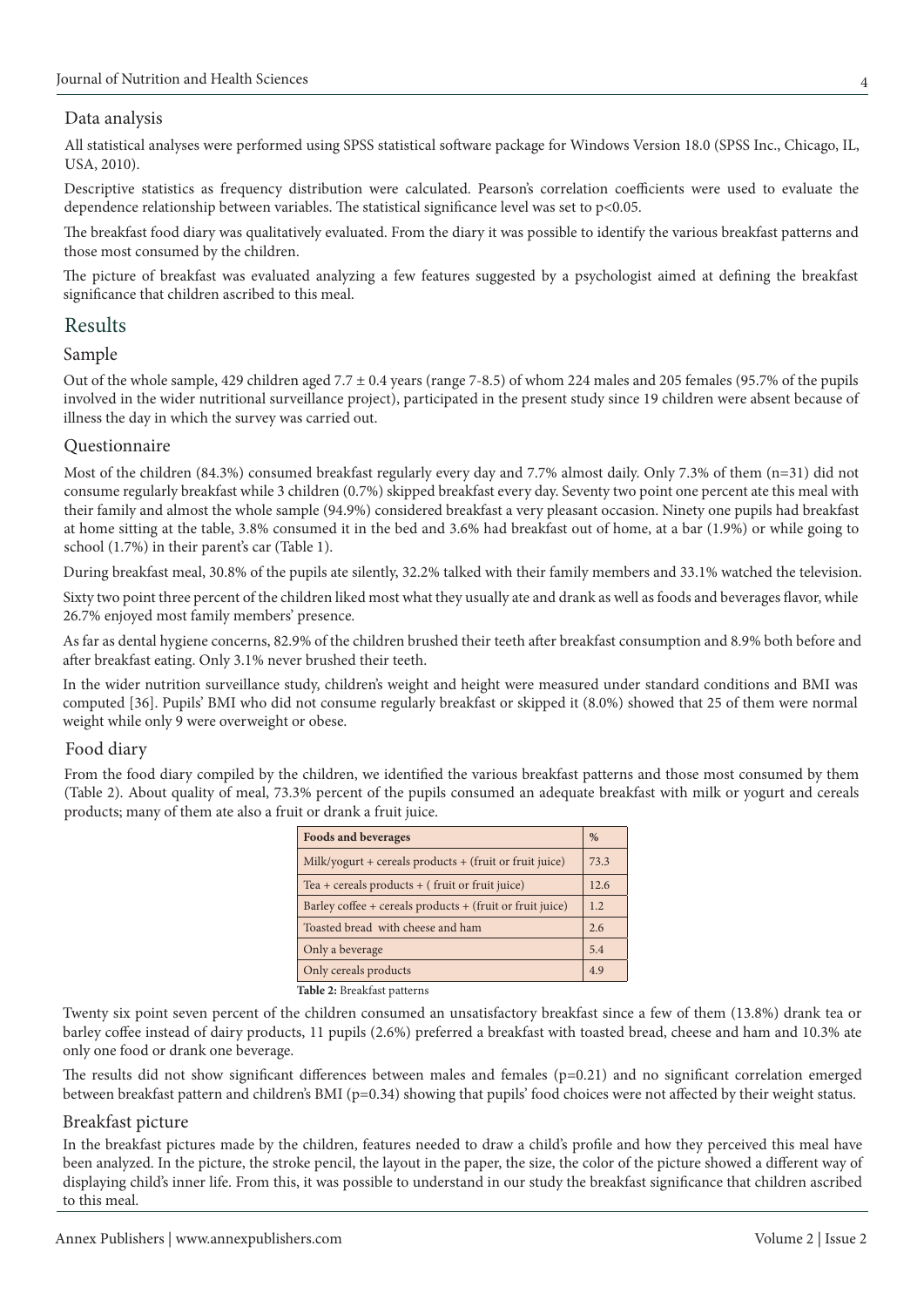Pictures qualitative analysis was in line with the previous results showing that most of the children (92.0%) liked to consume breakfast every day with their family and considered it a very pleasant occasion. Most of the pictures were colored (92.3%), drawn with light colors by 52.7% of the children. More than half of the sample (54.8%) drew in the picture also their family components, 31.2% described the kitchen environment with specific details while 15.0% drew only a big cup with milk, biscuits or cakes.

In addition, about a quarter of the children (23.6%) has reported products brands in the picture.

A few breakfast pictures were reported in Figure 2.



**Figure 2:** A few breakfast pictures

# Discussion

Breakfast is the most important meal of the day and makes an essential nutritional contribution to overall dietary quality. Indeed, from numerous observational studies it emerged that regular breakfast eaters had higher dietary quality compared to breakfast skippers [15,31,37-40].

The results of our study were encouraging given that 84.3% of the pupils ate breakfast regularly every day, 7.7% almost daily while only 8.0% did not consume it regularly or skipped it.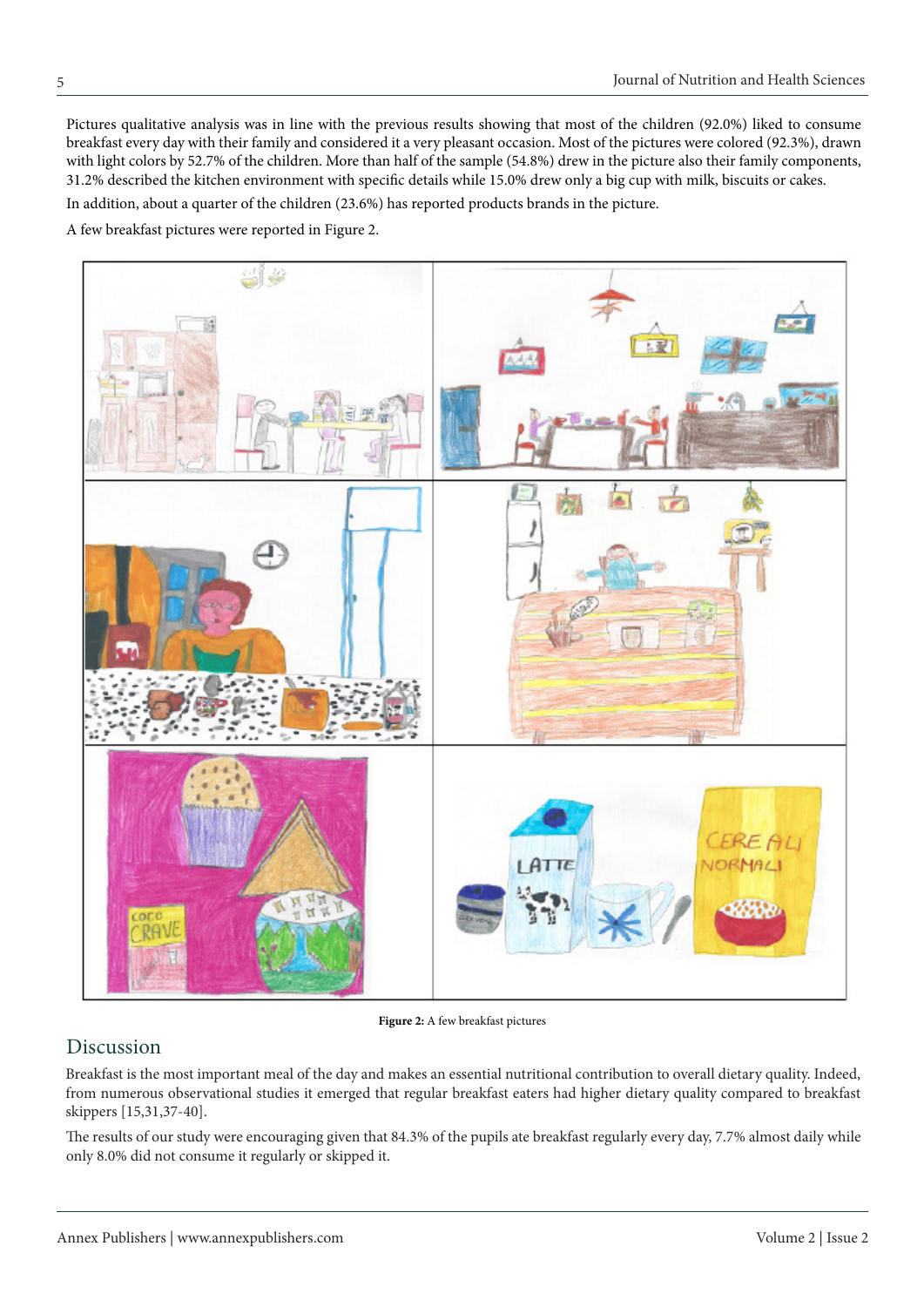Numerous studies in the literature reported that those who consumed breakfast on a daily basis [37-39] showed a nutrient profile high in fiber, calcium, vitamins A and C, riboflavin, zinc, and iron, and low in dietary fat, cholesterol, and energy intake. In contrast, those who skipped breakfast were unable to meet nutritional recommendations from meals consumed throughout the remainder of the day. Overall, these studies documented that regular breakfast consumption was associated with improved diet quality and better food choices throughout the day [37].

Our results were in line with those of the "Okkio alla salute project" [41] involving all Italian regions from which a positive trend emerged: from 2008 during which children skipping breakfast were 11% to 2012 where percentage of them decreased to 9%. Nevertheless, our data were higher than those reported in a study conducted in Tuscany region [42] on 3076 children aged 8-9 years showing that children skipping breakfast were equal to 3%. On the other hand, our results disagreed with those obtained from a study carried out in the USA [43] reporting that 20% of American children skipped breakfast as well as those in a study conducted in Santa Fe (New Mexico) [44] in students from two public primary schools in which emerged that only 75% of children had breakfast on a daily basis.

From the questionnaire it was shown that lack of time as well as lack of appetite together with sleepiness were the principal reasons for not consuming this meal. These observations were in agreement with those emerged from the last survey conducted by the Italian Institute of Statistics [45], as well as those from a study carried out in the USA [46] reporting that commonly held perceptions of barriers to eating breakfast were lack of time and not being hungry in the morning. Also in the study conducted in Santa Fe [44] it was pointed out that lack of time was the main cause for skipping breakfast. It can be suggested that the lack of appetite might be caused by unhealthy dietary habits during the evening meal or by a dinner consumed very late in the night.

Many cross-sectional studies have well documented a relationship between skipping breakfast and higher BMI [5,6,15,17-25], whereas breakfast eating has been shown to be associated with a lower BMI [2,31-33]. Our data were in disagreement with the literature and this could be explained by the fact that overweight and obesity prevalence rate in our sample was small, equal to 15.9% [36], as well as the percentage of children who skipped breakfast was low, equal to 8%. Indeed, from 34 pupils skipping breakfast only 26.5% were overweight or obese. On the other hand, our results were in agreement with those found in Tuscany [42] showing that no substantial differences in food choices at the meals analyzed (breakfast, mid-morning and afternoon snack) were determined among normal weight, overweight and obese children, nevertheless those normal weight had a greater tendency to consume meals more regularly.

Since 32.2% of children liked to talk with their family members and 26.7% enjoyed most their presence at breakfast, we can argue that this meal represented for our children a very important moment of family sociality. On the other hand, one third of them liked to watch the television and, nevertheless this should be discouraged by switching off it, our result was lower than that obtained in Santa Fe [44] showing more than 50% of children watching the television while having breakfast.

A previous study conducted in Northern Italy [18] among 1,202 children had shown that, at breakfast time, 48% pupils consumed their meal in silence, 26% played with brothers and sisters, 18% watched television and only 8% talked with parents.

Results regarding dental hygiene were satisfactory, since most of the pupils brushed their teeth after breakfast consumption, a few both before and after breakfast eating and only a very small percentage (3.1%) did not brush their teeth. Our data were more encouraging than those reported in Spain [47] showing that of the participants in the study 9.3% never brushed their teeth.

The breakfast pattern most consumed by the children was balanced and adequate and consisted of milk or yogurt and cereals products; many of the pupils ate also a fruit or drank a fruit juice.

In a number of studies in the literature [29,31,38,39,43], the consumption of breakfast cereal in particular was noted to contribute to an improved nutrient profile. Is has been shown that high-fiber cereals (ie, > 2 g per serving) and whole-grain products improved satiety and decrease binge eating at lunch or after school [48]. Indeed, promoting a healthful breakfast containing whole grains and fruits, as diets including nutrient- and fiber-rich carbohydrates, has been shown to lead to weight loss and reduce disease risk [37]. In addition, eating cereal at breakfast was indeed associated with an increased consumption of fiber and carbohydrates as well as with a decreased consumption of fats throughout the days, showing that cereals consumption as part of a healthy lifestyle might play a role in maintaining adequate nutrient intake [26]. Moreover, Cho et al. in NHANES III [49] showed that eating cereals (ready-to-eat or cooked cereal) or quick breads for breakfast was associated with significantly lower BMI compared to skipping breakfast or eating meats and/or eggs for breakfast. Lastly, the daily consumption of breakfast based on whole grains cereals and fruit might be protective against the onset of cardiovascular disorders and related mortality [40,50].

On the other hand, our results pointed out that a few children drank tea or barley coffee instead of dairy products and some others consumed an unsatisfactory and inadequate breakfast, given that they only ate one food or drank one beverage.

Breakfast pictures in which children drew their meal specifically detailed, reported the kitchen environment, used numerous colors and often pictured also their family members, confirmed that breakfast represented for them a very pleasant and enjoying occasion as well as a very important moment of family sociality.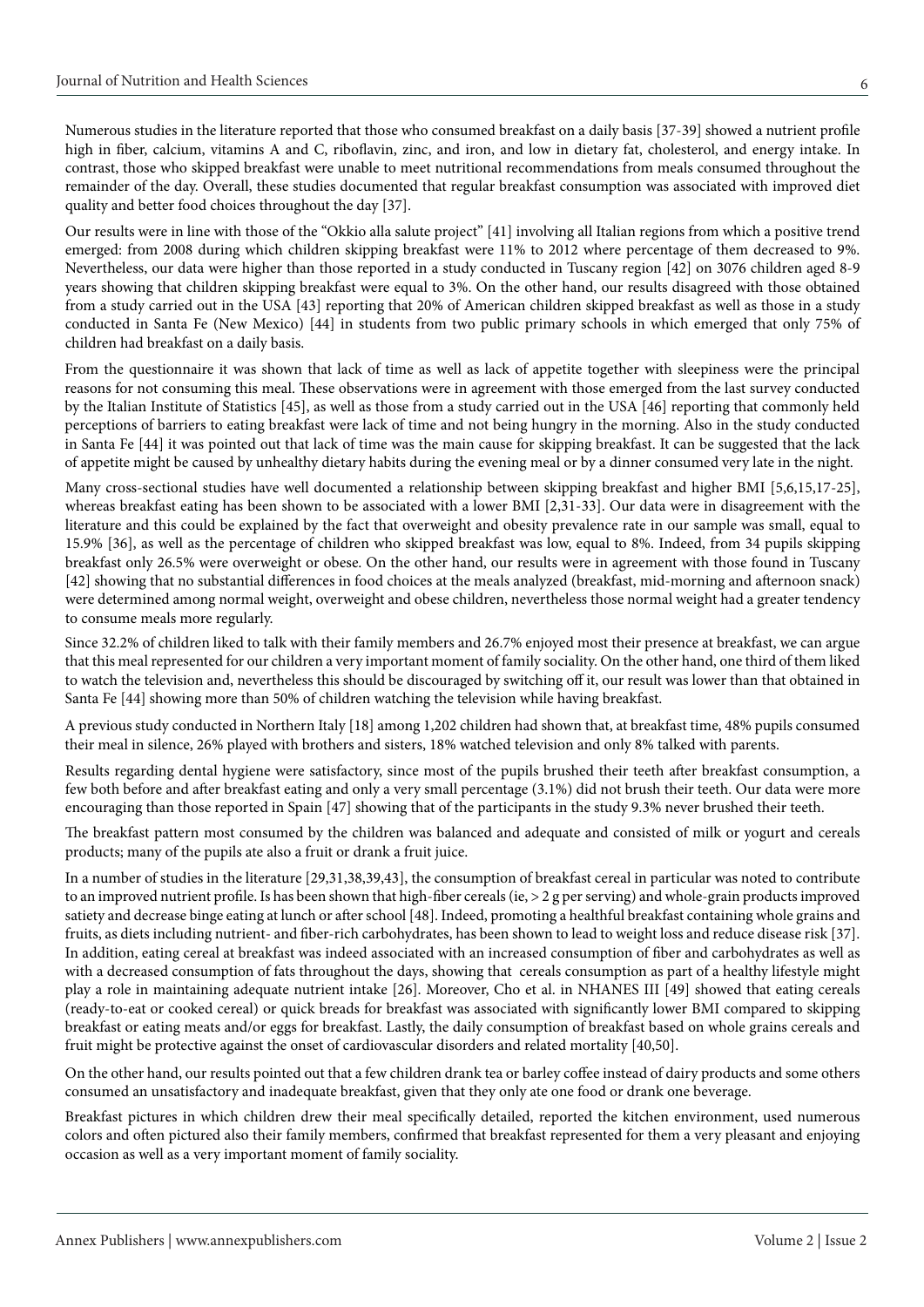The present study has a few limitations that should be considered. First of all, though our questionnaire was previously piloted on a sample of 52 children and revised accordingly, its validity and reliability were not formally tested. Second, since it is a part of a wider nutritional surveillance project conducted only on children attending the second year of all the public primary schools in Pavia, our results referred to only pupils aged 7-8.5 years and not to the whole children attending the five classes of the primary school.

Despite these limitations, our study also showed some strength. Indeed, breakfast meal has been analyzed from many points of view, such as by a questionnaire, aimed at investigating about the consumption of this meal, and how and with whom it was eaten; by a food diary aimed at outlining the breakfast pattern and by a breakfast picture aimed at understanding how this meal is was perceived by the children.

# Conclusion

In conclusion, our results showed positive and encouraging data regarding the consumption of breakfast by the children in Pavia. Nutritional quality of breakfast was satisfactory, since this meal included dairy products, cereals and in some cases also one fruit or fruit juice and the percentage of children skipping this meal was small. In addition, pupils considered it a very pleasant occasion and enjoyed consuming it with their family members. Children's BMI did not influence breakfast consumption.

Although the results were satisfactory, efforts should be aimed at reinforcing children's positive habits and encouraging these throughout entire life. Parents of pupils skipping breakfast should encourage their children to assume this meal aiming at improving their dietary quality as well as nutrient profile.

# Acknowledgements

The authors would like to express their acknowledgement to the staff of the Education Department of Pavia City Hall: Dr. R. Faldini, Dr. M. Adduci, Dr. P. Mangiarotti, Dr. F. Gallone, Dr. F. Biffi, Dr. L. La Carbonara, Dr.N. Marni. They are very grateful to all the teachers, the pupils and their parents for their continuous cooperation.

The research was supported by grants from Pavia City Hall Education Department.

Each author has participated actively in the work and has given substantial contribution: Giovanna Turconi: project of the study, data analysis and interpretation, writing of the manuscript, supervisor; Stefania Moro: developing of the questionnaire, data collection and interpretation; Lidia Testa: developing of the questionnaire, data collection and interpretation; Miriam Rossi: project of the study, data interpretation; Eleonora Porzio: developing of the questionnaire, data collection and interpretation; Carla Roggi: supervisor; Alessandra Valenti: interpretation of the breakfast pictures; Laura Maccarini: project of the study, data collection, statistical analysis and data interpretation, writing of the manuscript.

# Conflict of Interest

There are no financial or other contractual agreements that might cause conflicts of interest nor any personal financial interest in the work neither any commercial sponsor.

#### References

[1. Chitra U, Reddy CR \(2007\) The role of breakfast in nutrient intake of urban schoolchildren. Public Health Nutr 10: 55–8.](http://www.ncbi.nlm.nih.gov/pubmed/17212843)

[2. Pearson N, Biddle SJ, Gorely T \(2009\) Family correlates of breakfast consumption among children and adolescents. A systematic review. Appetite 52: 1–7.](http://www.ncbi.nlm.nih.gov/pubmed/18789364)

[3. Rampersaud GC, Pereira MA, Girard BL, Adams J, Metzl JD \(2005\) Breakfast habits, nutritional status, body weight, and academic performance in children](http://www.ncbi.nlm.nih.gov/pubmed/15883552)  and adolescents. J Am Diet Assoc 105: 743–60.

[4. Williams P \(2007\) Breakfast and the diets of Australian children and adolescents: an analysis of data from the 1995 National Nutrition Survey. Int J Food Sci](http://www.ncbi.nlm.nih.gov/pubmed/17514538)  Nutr 58: 201–16.

[5. Utter J, Scragg R, Mhurchu CN, Schaaf D \(2007\) At-home breakfast consumption among New Zealand children: associations with body mass index and related](http://www.ncbi.nlm.nih.gov/pubmed/17383261)  nutrition behaviors. J Am Diet Assoc 107: 570–6.

[6. Sjoberg A, Hallberg L, Hoglund D, Hulthén L \(2003\) Meal pattern, food choice, nutrient intake, and lifestyle factors in The Goteborg Adolescence Study. Eur J](http://www.ncbi.nlm.nih.gov/pubmed/14647222)  Clin Nutr 57: 1569–78.

[7. Billon S, Lluch A, Gueguen R, Berthier AM, Siest G, et al. \(2002\) Family resemblance in breakfast energy intake: the Stanislas Family Study. Eur J Clin Nutr 56:](http://www.ncbi.nlm.nih.gov/pubmed/12373622)  1011–9.

[8. Lien L \(2007\) Is breakfast consumption related to mental distress and academic performance in adolescents? Public Health Nutr 10: 422–8.](http://www.ncbi.nlm.nih.gov/pubmed/17362539)

[9. O'Dea JA, Wagstaff S \(2011\) Increased breakfast frequency and nutritional quality among schoolchildren after a national breakfast promotion campaign in](http://www.ncbi.nlm.nih.gov/pubmed/21685403)  Australia between 2000 and 2006. Health Educ Res 26: 1086–96.

[10. Benton D \(2008\) The influence of children's diets on their cognition and behavior. Eur J Clin Nutr 47: 25–37.](http://www.ncbi.nlm.nih.gov/pubmed/18683027)

[11. Hoyland A, Dye L, Lawton CL \(2009\) A systematic review of the effect of breakfast on the cognitive performance of children and adolescents. Nutr Res Rev](http://www.ncbi.nlm.nih.gov/pubmed/19930787)  22: 220–43.

[12. Adolphus K, Lawton CL, Dye L \(2013\) The effects of breakfast on behavior and academic performance in children and adolescents. Front Hum Neurosci 7: 425.](http://www.ncbi.nlm.nih.gov/pubmed/23964220) [13. Wesnes KA, Pincock C, Scholey A \(2012\) Breakfast is associated with enhanced cognitive function in schoolchildren. An internet based study. Appetite 59:](http://www.ncbi.nlm.nih.gov/pubmed/22902600)  646–9.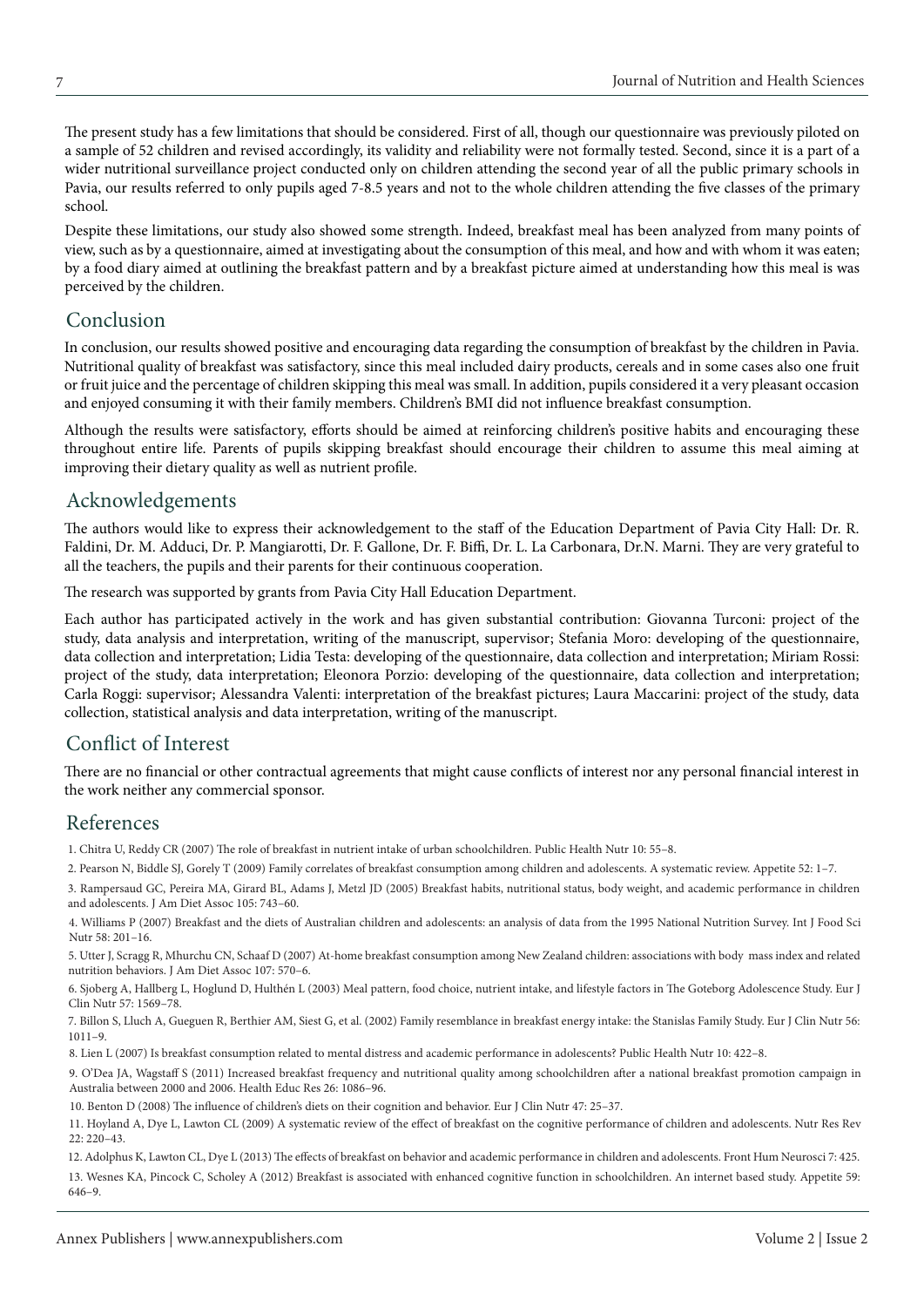[14. Nicklas TA, Reger C, Myers L, O'Neil C \(2000\) Breakfast consumption with and without vitamin-mineral supplement use favorably impacts daily nutrient](http://www.ncbi.nlm.nih.gov/pubmed/11044703)  intake of ninth-grade students. J Adolesc Health 27: 314–21.

[15. Affenito SG, Thompson DR, Barton BA, Franko DL, Daniels SR, et al. \(2005\) Breakfast consumption by African-American and white adolescent girls correlates](http://www.ncbi.nlm.nih.gov/pubmed/15942545)  positively with calcium and fiber intake and negatively with body mass index. J Am Diet Assoc 105: 938–45.

[16. Wilson N, Parnell W, Wohlers M, Shirley P \(2006\) Eating breakfast and its impact on children's daily diet. Nutr Diet 63: 15–20.](http://onlinelibrary.wiley.com/doi/10.1111/j.1747-0080.2006.00019.x/abstract)

[17. Keski-Rahkonen A, Kaprio J, Rissanen A, Virkkunen M, Rose RJ \(2003\) Breakfast skipping and health-compromising behaviors in adolescents and adults.](http://www.ncbi.nlm.nih.gov/pubmed/12821884)  Eur J Clin Nutr 57: 842–53.

[18. Vanelli M, Iovane B, Bernardini A, Chiari G, Errico MK, et al. \(2005\) Breakfast habits of 1,202 northern Italian children admitted to a summer sport school.](http://www.ncbi.nlm.nih.gov/pubmed/16350552)  Breakfast skipping is associated with overweight and obesity. Acta Biomed 76: 79–85.

[19. O'Dea JA, Caputi P \(2001\) Association between socioeconomic status, weight, age and gender, and the body image and weight control practices of 6- to 19-year](http://www.ncbi.nlm.nih.gov/pubmed/11675800)  old children and adolescents. Health Educ Res 16: 521–32.

[20. Andersen LF, Lillegaard IT, Overby N, Lytle L, Klepp KI, et al. \(2005\) Overweight and obesity among Norwegian schoolchildren: Changes from 1993 to 2000.](http://www.ncbi.nlm.nih.gov/pubmed/15823970)  Scand J Public Health 33: 99–106.

[21. So HK, Nelson EA, Li AM, Guldan GS, Yin J, et al. \(2011\) Breakfast frequency inversely associated with BMI and body fatness in Hong Kong Chinese children](http://www.ncbi.nlm.nih.gov/pubmed/21535905)  aged 9-18 years. Br J Nutr 106: 742–51.

[22. Szajewska H, Ruszczynski M \(2010\) Systematic review demonstrating that breakfast consumption influences body weight outcomes in children and adolescents](http://www.ncbi.nlm.nih.gov/pubmed/20112153)  in Europe. Crit Rev Food Sci Nutr 50: 113–9.

[23. de la Hunty A, Gibson S, Ashwell M \(2013\) Does regular breakfast cereal consumption help children and adolescents stay slimmer? A systematic review and](http://www.ncbi.nlm.nih.gov/pubmed/23466487)  meta-analysis. Obes Facts 6: 70–85.

[24. Nurul-Fadhilah A, Teo PS, Huybrechts I, Foo LH \(2013\) Infrequent breakfast consumption is associated with higher body adiposity and abdominal obesity in](http://journals.plos.org/plosone/article?id=10.1371/journal.pone.0059297)  Malaysian school-aged adolescents. PLoS One 8: e59297.

[25. Toschke AM, Thorsteinsdottir KH, von Kries R; GME Study Group \(2009\) Meal frequency, breakfast consumption and childhood obesity. Int J Pediatr Obes](http://www.ncbi.nlm.nih.gov/pubmed/19922038)  4: 242–8.

[26. Albertson AM, Thompson D, Franko DL, Kleinman RE, Barton BA, et al. \(2008\) Consumption of breakfast cereal is associated with positive health outcomes:](http://www.ncbi.nlm.nih.gov/pubmed/19083483)  evidence from the National Heart, Lung, and Blood Institute Growth and Health Study. Nutr Res 28: 744–52.

[27. Baldinger N, Krebs A, Müller R, Aeberli I \(2012\) Swiss children consuming breakfast regularly have better motor functional skills and are less overweight than](http://www.ncbi.nlm.nih.gov/pubmed/22855913)  breakfast skippers. J Am Coll Nutr 31: 87–93.

[28. Coppinger T, Jeanes YM, Hardwick J, Reeves S \(2012\) Body mass, frequency of eating and breakfast consumption in 9–13-year-olds. J Hum Nutr Diet 25: 43–9.](http://www.ncbi.nlm.nih.gov/pubmed/21649747) 

[29. Papoutsou S, Briassoulis G, Hadjigeorgiou C, Savva SC, Solea T, et al. \(2014\) The combination of daily breakfast consumption and optimal breakfast choices](http://www.ncbi.nlm.nih.gov/pubmed/24512299)  in childhood is an important public health message. Int J Food Sci Nutr 65: 273–9.

[30. Tin SP, Ho SY, Mak KH, Wan KL, Lam TH \(2011\) Breakfast skipping and change in body mass index in young children. Int J Obes \(Lond\) 35: 899–906.](http://www.ncbi.nlm.nih.gov/pubmed/21448130) 

[31. Barton BA, Eldridge AL, Thompson D, Affenito SG, Striegel-Moore RH, et al. \(2005\) The relationship of breakfast and cereal consumption to nutrient intake](http://www.ncbi.nlm.nih.gov/pubmed/16129079)  and body mass index: the National Heart, Lung, and Blood Institute Growth and Health Study. J Am Diet Assoc 105: 1383–9.

[32. Delva J, Johnston LD, O'Malley PM \(2007\) The epidemiology of overweight and related lifestyle behaviors. Racial/ethnic and socioeconomic status differences](http://www.ncbi.nlm.nih.gov/pubmed/17884566)  among American youth. Am J Prev Med 33: S178–86.

[33. Dubois L, Girard M, Potvin Kent M \(2006\) Breakfast eating and overweight in a pre-school population: is there a link? Public Health Nutr 9: 436–42.](http://www.ncbi.nlm.nih.gov/pubmed/16870015)

[34. Mikkila V, Rasanen L, Raitakari OT, Pietinen P, Viikari J \(2004\) Longitudinal changes in diet from childhood into adulthood with respect to risk of](http://www.ncbi.nlm.nih.gov/pubmed/15220946)  cardiovascular diseases: the Cardiovascular Risk in Young Finns Study. Eur J Clinl Nutr 58: 1038–45.

[35. Turconi G, Testa L, Moro S, Rossi M, Roggi C, et al. \(2013\) Acceptability, Waste and Nutritional Adequacy of Primary School Canteen Menus: An Observational](http://omicsonline.org/acceptability-waste-and-nutritional-adequacy-of-primary-school-canteen-menus-an-observational-study-in-pavia-northern-italy-2155-9600.1000238.php?aid=20375)  Study in Pavia, Northern Italy. J Nutr Food Sci 3: 238.

[36. Turconi G, Rossi M, Testa L, Moro S, Roggi C, et al. \(2014\) Overweight, Obesity and Abdominal Obesity in Primary School Children in Pavia, Northern Italy.](http://www.annexpublishers.com/full-text/JNH/101/Overweight-obesity-and-abdominal-obesity-in-primary-school-children-in-pavia-northern-italy.php)  J Nutr Health Sci 1: 101.

[37. Timlin MT, Pereira MA \(2007\) Breakfast Frequency and Quality in the Etiology of Adult Obesity and Chronic Diseases. Nutr Rev 65: 268–81.](http://www.ncbi.nlm.nih.gov/pubmed/17605303)

[38. van den Boom A, Serra-Majem L, Ribas L, Ngo J, Pérez-Rodrigo C, et al. \(2006\) The contribution of ready-to-eat cereals to daily nutrient intake and breakfast](http://www.ncbi.nlm.nih.gov/pubmed/16582030)  quality in a Mediterranean setting. J Am Coll Nutr 25: 135–43.

[39. Montenegro-Bethancourt G, Vossenaar M, Kuijper LD, Doak CM, Solomons NW \(2009\) Ready-to-eat cereals are key sources of selected micronutrients](http://www.ncbi.nlm.nih.gov/pubmed/19555815)  among schoolchildren from public and private elementary schools in Quetzaltenango, Guatemala. Nutr Res 29: 335–42.

[40. Giovannini M, Verduci E, Scaglioni S, Salvatici E, Bonza M, et al. \(2008\) Breakfast: a good habit, not a repetitive custom. J Int Med Res 36: 613–24.](http://www.ncbi.nlm.nih.gov/pubmed/18652755)

[41. OKkio alla salute \(2013\) Sintesi dei risultati 2012.](http://www.epicentro.iss.it/okkioallasalute/pdf/OKkio alla SALUTE sintesi 2012_finale.pdf) 

[42. Lazzeri G, Giallombardo D, Guidoni C, Zani A, Casorelli A, et al. \(2006\) Nutritional Surveillance in Tuscany: eating habits at breakfast, mid-morning and](http://www.ncbi.nlm.nih.gov/pubmed/17217185)  afternoon snacks among 8-9 y-old children. J Prev Med Hyg 47: 91–9.

[43. Deshmukh-Taskar PR, Nicklas TA, O'neil CE, Keast DR, Radcliffe JD, et al. \(2010\) The Relationship of Breakfast Skipping and Type of Breakfast Consumption](http://www.ncbi.nlm.nih.gov/pubmed/20497776)  with Nutrient Intake and Weight Status in Children and Adolescents: The National Health and Nutrition Examination Survey 1999-2006. J Am Diet Assoc 110: 869–78.

[44. Fugas V, Berta E, Walz F, Fortino MA, Martinelli MJ \(2013\) Breakfast habit and quality in students from two public primary schools in the city of Santa Fe.](http://www.ncbi.nlm.nih.gov/pubmed/24196763)  Arch Argent Pediatr 111: 502–7.

[45. ISTAT \(2007\) Rapporto Annuale - La Situazione del Paese nel 2007.](http://www3.istat.it/dati/catalogo/20080528_00/rapporto2007.pdf)

[46. Reddan J, Wahlstrom K, Reicks M \(2002\) Children's perceived benefits and barriers in relation to eating breakfast in schools with or without universal school](http://www.ncbi.nlm.nih.gov/pubmed/11917671)  breakfast. J Nutr Educ Behav 34: 47–52.

[47. Rodríguez Huertas E, Solana Moreno MI, Rodríguez Espinosa F, Rodríguez Moreno MJ, Aguirre Rodríguez JC, et al. \(2012\) CASERIA program \(Healthy](http://www.ncbi.nlm.nih.gov/pubmed/23544773)  Habits in Primary School Questionnaire). Responses of 6 to 10 year-old children. Semergen 38: 265-77.